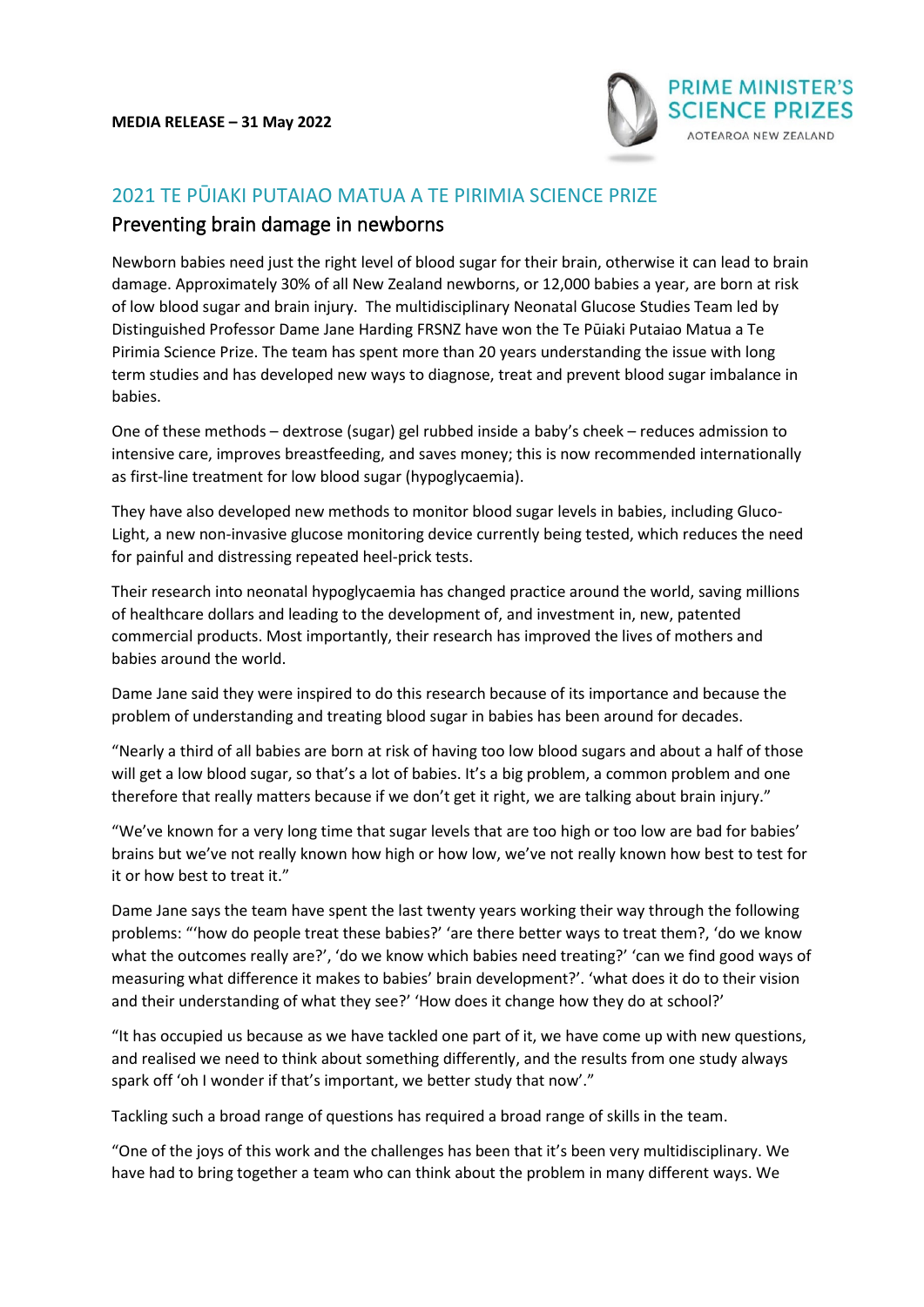have a bioengineer, vision scientist, psychologist, educationalist, many different disciplines, and that's always challenging because you think about things in different ways, you don't even speak the same language, so having to learn each other's ways of thinking and make the most of that, has been an interesting challenge."

Another challenge has been the long term and long reaching nature of the research, both in terms of keeping in contact with the participating families who are spread around the country and some around the world, and the necessity for years-long studies.

"You can't figure out if you have made a difference to babies' brains until they've grown up and gone to school and you can tell whether they are doing better at school."

In addition to the team's success in developing new treatments and better screening methods for babies' blood sugar, their work in assessing vision is also being applied more generally. They began to study vision because it is likely to be affected by low blood sugar.

"We know that low glucose injures the part of the brain that is normally involved in vision but it is very difficult to test visual function in very young children who can't tell you if they can see something. With adults you say 'can you see this? say yes or no', but young children can't tell you that."

The method they developed for testing vision in very young children was subsequently patented, and a spin out company was formed to develop the method for office-based testing of vision in young children and it has been used for assessing vision for the Paralympics.

Dame Jane says the prize is a confirmation that the work is important and has made a contribution and she is thrilled that the prize recognised the multidisciplinary team effort.

The award comes with a \$500k prize that will allow the team to keep progressing.

"One of the next steps that we're planning to use the prize for is to assemble the evidence that we have so far into developing a national guideline to support the management of these babies at risk, so that we have a consistent, evidence-based and cost-effective approach to managing the huge numbers of children who have this problem each year."

#### **Team members:**

Distinguished Professor Dame Jane Harding FRSNZ, Neonatologist, University of Auckland

Dr Jane Alsweiler, Neonatologist, University of Auckland

Distinguished Professor Geoff Chase FRSNZ, Bioengineer, University of Canterbury

Dr Richard Edlin, Health Economist, University of Auckland

Gregory Gamble, Statistician, University of Auckland

Dr Deborah Harris, Neonatal Nurse Practitioner, Te Herenga Waka – Victoria University of Wellington

Associate Professor Christopher McKinlay, Neonatologist, University of Auckland

Jenny Rogers, Follow-up Team Leader and Kaiarahi, University of Auckland

Professor Benjamin Thompson, Vision Scientist, University of Waterloo, Canada